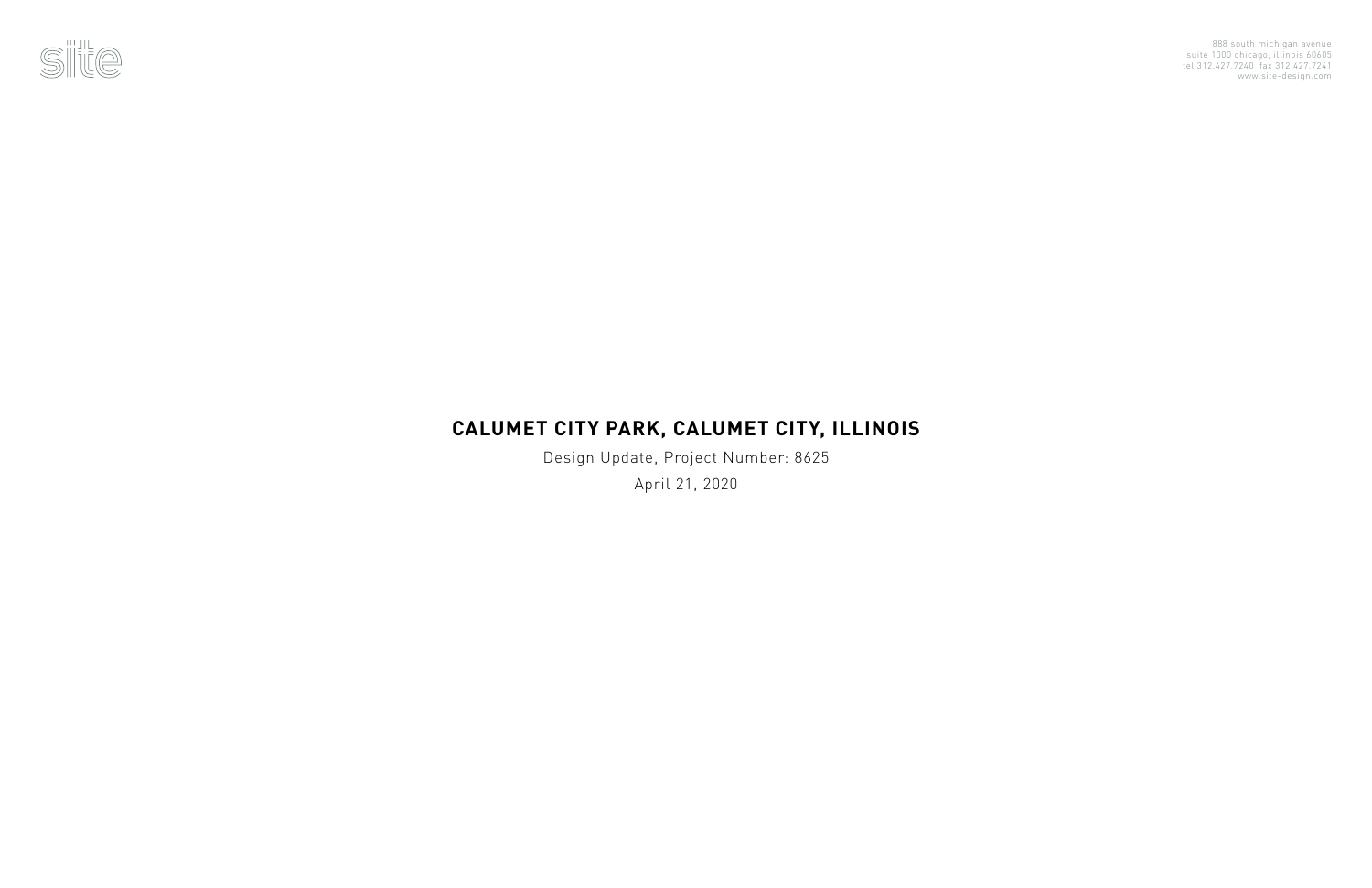



PROPOSED UNDER BRIDGE CONNECTION

0'-0" 80'-0" 160'-0" 320'-0"





## **CALUMET CITY PARK, CHICAGO, ILLINOIS**

Design Update, Project Number: 8625 April 21, 2020

888 south michigan avenue suite 1000 chicago, illinois 60605 tel 312.427.7240 fax 312.427.7241 www.site-design.com